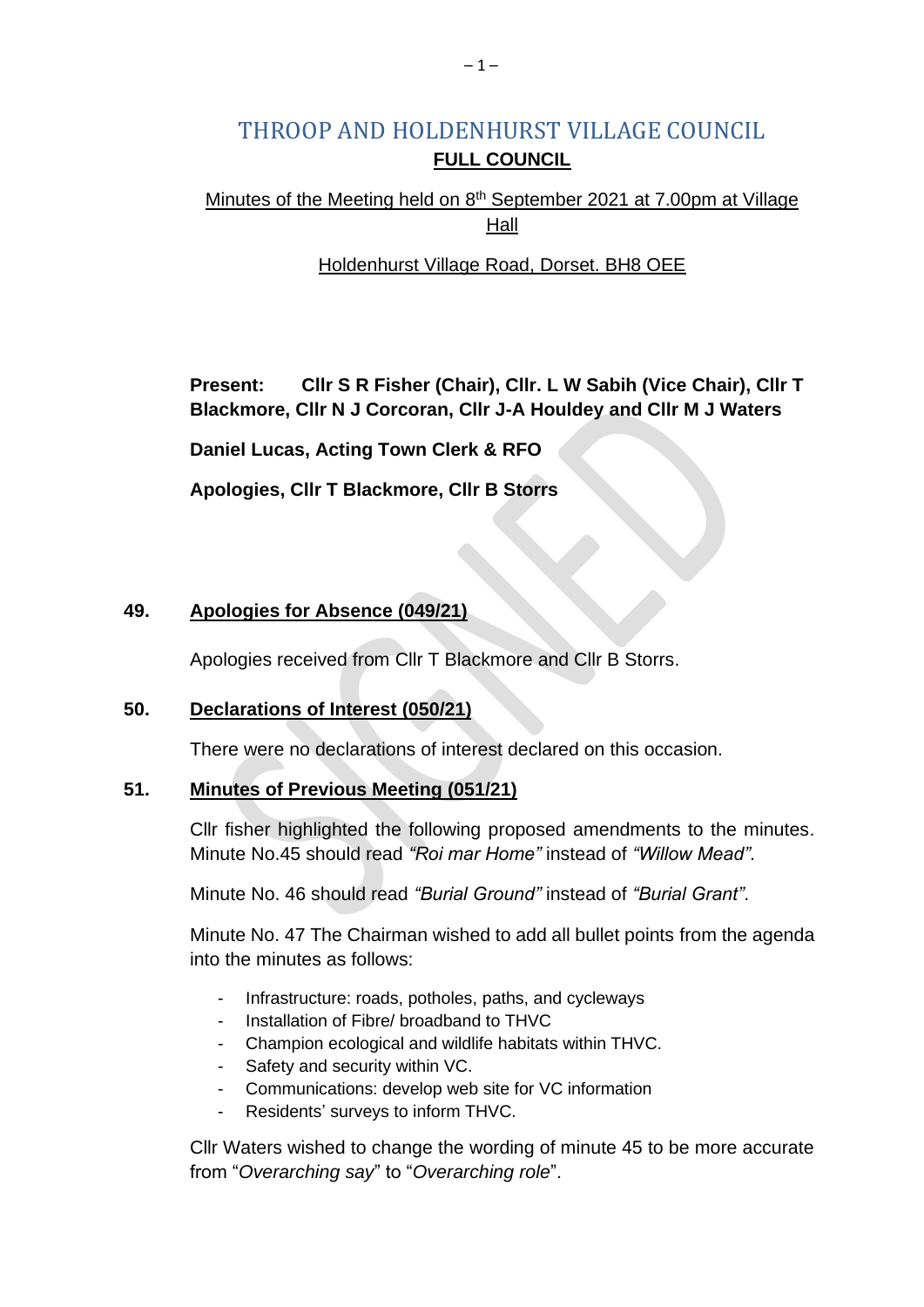Proposed by Cllr Waters that the minutes be received subject to the amendments above.

Seconded by Cllr Sabih.

Voting: Unanimous.

# **52. Announcements (052/21)**

The Acting Village Clerk explained to Council and members of the public this was to be his last meeting. Both Council and members of the public thanked him for his time and efforts in assisting the Council during its formative months.

# **53. Public Participation (053/21)**

The statement from the elector as appeared on the agenda was read out by the Acting Village Clerk which also asked a question of Council relating to the SANG planning permission resolution granted to Hicks Farm under application reference 7-2021-7824- C. The Question was taken during this item and was asked as follows: *"Are the parish council considering applying for a judicial review of this perverse decision?*

At this stage Cllr J-A Houldey opened the debate by stating that at a meeting of the Throop Village Conservation Group some consideration was given to what the Village Council was going to do.

The Acting Village Clerk intervened and asked if Cllr J-A Houldey was a member of the Conservation Group and she confirmed she was. At this stage Cllr Corcoran also explained that he was too. The Acting Village Clerk advised the councillors that for transparency purposes it would be wise that they declared that they were Members of this group. The councillors agreed to do so and stated that they approached the matter before the Village Council with an open mind not having reached a concluded view on the matter at the Conservation Group meeting.

Cllr J-A Houldey continued and asked again whether the Village Council wished to support a judicial review and the Conservation Group wanted to canvass in open session for opinions.

The Chairman at this stage then went onto explain the decision coming from the Planning Officer's report and in particular read the conclusions which the report at paragraph 193. The Chairman also re-iterated that the Parks Department at BCP Council at no point said anything about housing need for the area.

Cllr Corcoran explained that he did look into this issue and that the Winter Gardens scheme in Bournemouth does have low-cost housing which seems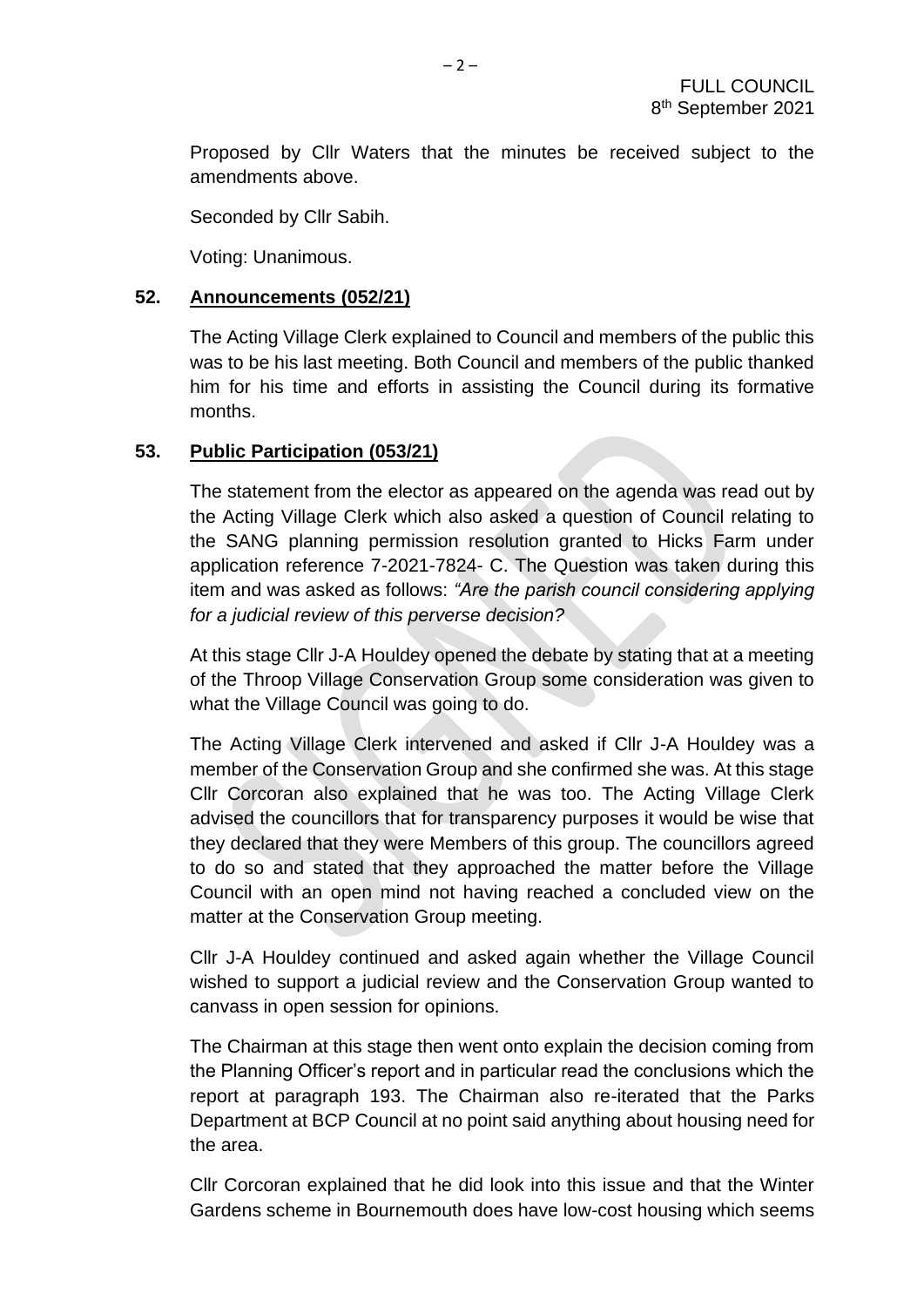smaller than the market value housing. He felt the low-cost housing was in the sum of circa 40% of the units on site. He stressed that there is no option however other than to review the decision and again echoed the sentiments of Cllr J-A Houldey in exploring whether the Village Council would support a judicial review if the Conservation Group were to consider commencing one.

Cllr Waters added to the debate by stating that there were no good reasons not to support a judicial review. He expressed that one-side of his thinking is exactly along these lines and the idea of supporting one is in line with the Council's objection and vision for the site. However, the other side of his thinking noted the cost and the possible distraction from other projects in terms of money and time which the community and council may wish to focus upon.

Cllr Phipps from the public gallery offered her views about the procedure of a judicial review and the Acting Village Clerk also added further detail from his experiences of being involved in numerous judicial reviews.

The Chairman then asked about a planning condition which appeared on the resolution to grant planning permission and contained in the Officer's report. The Acting Village Clerk gave details about conditions and those which are precedent conditions which may have to be discharged prior to commencement of development and how this was an enforcement matter. He mentioned that members and the public should be conversant and extremely familiar of the conditions on the consent so that any problems in the site coming forwards during development can be reported to planning enforcement.

Cllr Waters having heard the debate and turning back to the question posed by the elector and when considering the financial resources of Council proposed that the Council does not consider pursuing a judicial review.

The Chairman seconded the proposition.

Voting: Unanimous

# **RESOLVED: That due to the financial resources of Council a judicial review shall not be considered at this stage.**

Cllr Corcoran further proposed that if the Council is asked to support a judicial review without allocating financial resources that the resolution be reconsidered and brought back to Council.

Cllr Waters seconded the proposition.

Voting: Unanimous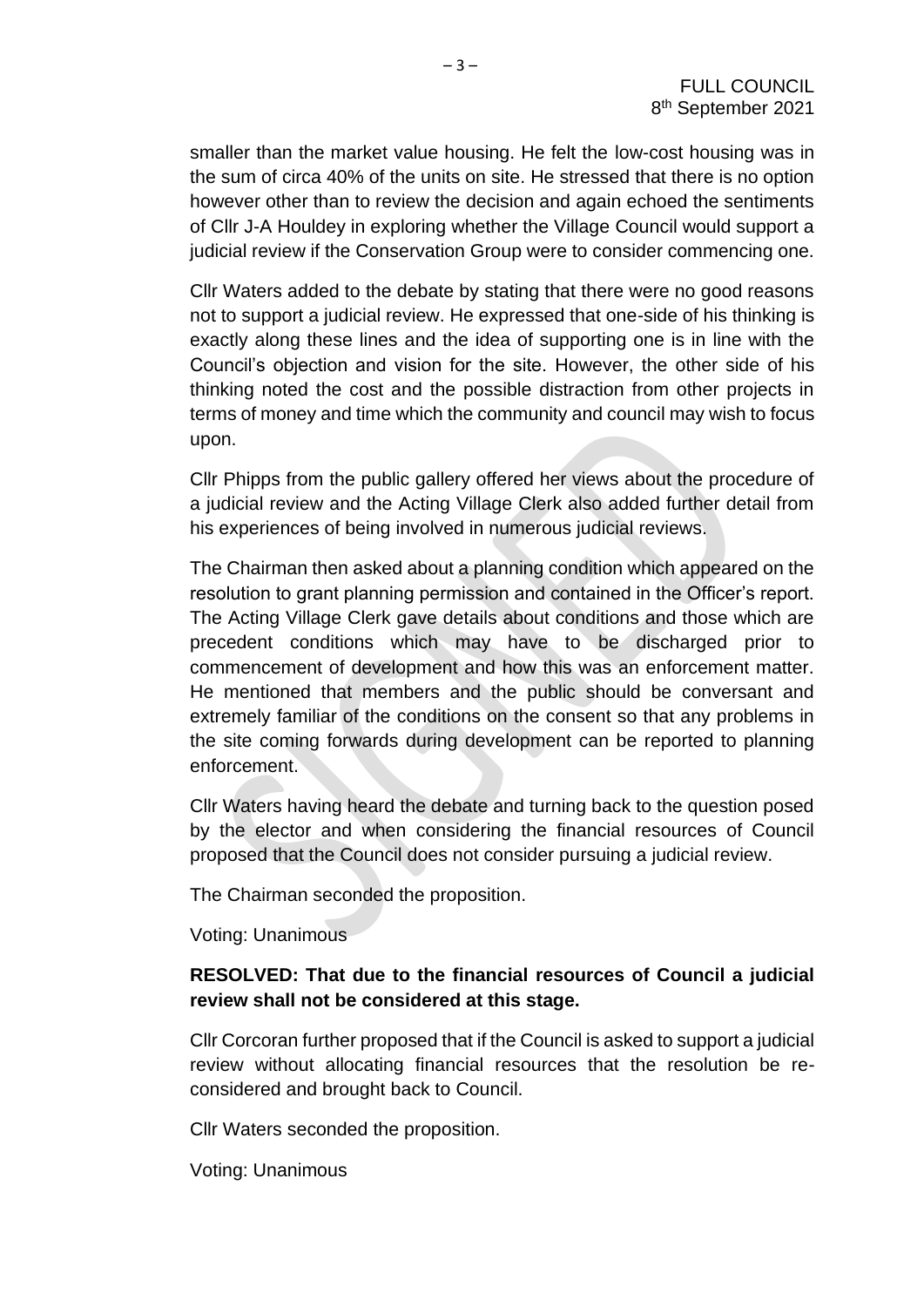**RESOLVED: If Council is asked to support a judicial review by a thirdparty and does not involve the allocation of financial resources that the matter be brought back to Council for further re-consideration.**

# **54. Public Questions (054/21)**

The Chairman took the elector's statement which also involved a question during the public participation session.

# **55. Councillor Questions (055/21)**

There were no questions from councillors on this occasion.

# **56. Matters Arising (056/21)**

*Queen's Trees* – Cllr Corcoran advised Council that he is working with BCP Council on this matter and that it seemed that BCP were not fully aware of the initiative. He also stressed that BCP were non-committal on the matter and given the Village Council has limited land-interests there were few options available to re-planting sites.

Cllr J-A Houldey stressed the point was to have a Jubilee tree in the parish whether that was a single tree or multiple trees.

Cllr Waters stressed that we should find some sites to help move this item along and suggested a site in Throop and Holdenhurst.

Cllr Corcoran agreed to find two sites and to bring the matter back at next cycle of Council.

*Parish Website/Communications* – Cllr Houldey advised Members that work is progressing with the Council's chosen contractor – Aubergine 262Ltd and the website was very close indeed to being launched.

The Acting Village Clerk also advised members of the public that Councillors now have ". gov.uk" Council email addresses which can be used for contact of councillors.

*Noticeboard –* Cllr Sabih had no developments to report and requested the matter be put back to next cycle of Council.

*War Memorial* – Cllr Corcoran stressed that quotes were provided at the last cycle, and it was simply a matter of progressing with a chosen option.

The Acting Village Clerk advised Members that quotes need to be in writing and that at the last cycle of Council the quotes were only verbally relayed via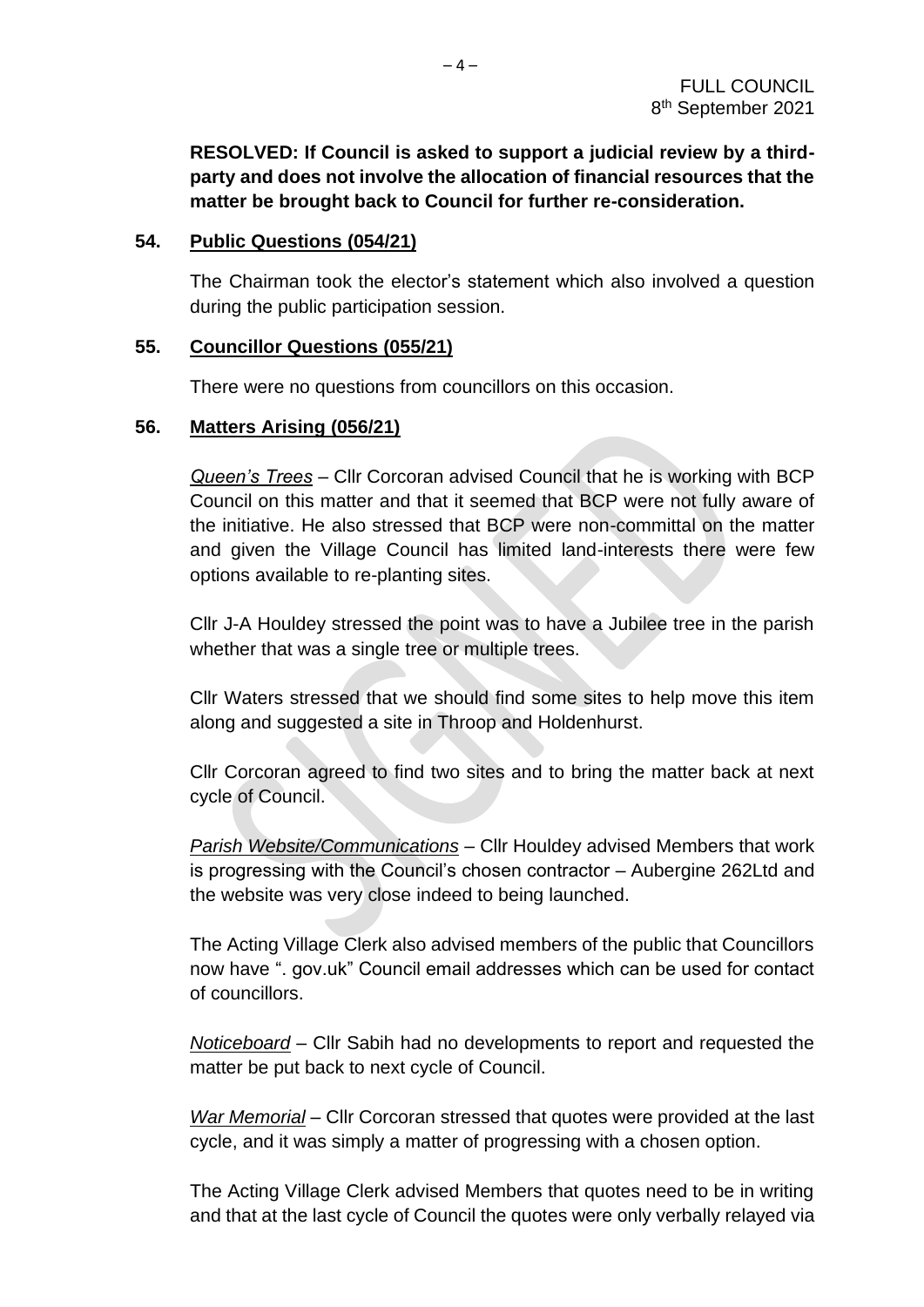Cllr Corcoran to Council. It was also stressed the quotes did not appear on the agenda for decision. He recommended that these quotes obtained by Cllr Corcoran be put in writing in formal detail for the design and installation of the memorial as chosen (including VAT) as necessary and the quotes be considered to illustrate best value as is usual practice.

Cllr Waters added that Council also resolved to call a Working Group so as to include members of the public so that their views and options can also be considered.

Cllr Corcoran agreed to convene a Working Group in line with the previous meeting of Council's resolution and to include the public and obtain quotes for consideration.

*Response to Cllr Borthwick re: Footpath via BCP Council's Community Infrastructure Levy* – Cllr Fisher agreed to send Cllr Borthwick the Village Council's minutes of the last meeting so that the Village Council's views are relayed accordingly.

# **57. Bus Service provision to Throop/Holdenhurst – Letter from an elector (057/21)**

The Chairman opened the item having received the letter which appeared on the agenda from an elector. She explained that she had previously discussed this with Cllr Wilson when Bournemouth Borough Council existed. She stressed that the conversations intimated that there might be merit in pursuing the provision of a bus-service with BCP and/or Bus operators.

The Acting Village Clerk explained he has links with Yellows Buses through his other work and shall raise informally with Yellow Buses if a chance arises and to place the Chairman in contact with Yellow Buses.

# **58. Report on Review of BCP Planning Committee Structure. (058/21)**

The Chairman introduced Unitary Cllr/Chairman of Hurn Parish Council Cllr Margaret Phipps. Cllr Phipps explained how the Planning Committee at BCP Council worked including its 15 Members and the political make-up. She explained that the membership of the committee comes from 6 Members from Bournemouth Wards, 6 from Poole Wards and 3 from Christchurch. She stressed that decisions are made in accordance with the National Planning Policy Framework and the 3 separate legacy local plans from the former Borough Councils. She highlighted that the new unitary authority BCP Council has been directed to create a new Local Plan for planning purposes and this is anticipated in late 2022. Cllr Phipps also stated that the call for sites had already been completed and that the Regulation 18 *Issues and Options* document has been slightly delayed due to having to complete a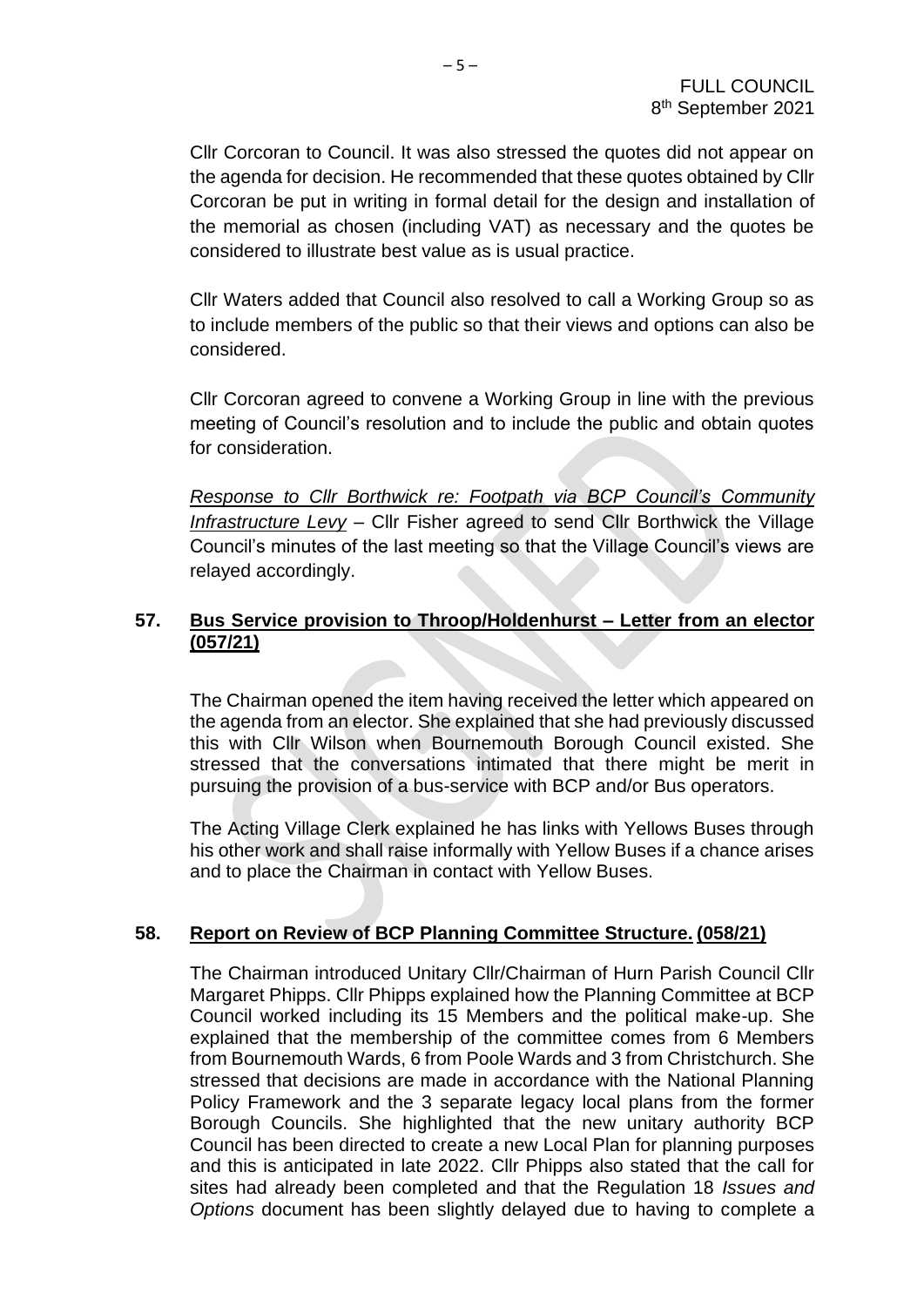Housing Needs Assessment. Cllr Phipps also explained how other parishes have started the journey of completing Neighbourhood Plans and how these plans/documents hold weight with the Planning Authority.

In concluding her presentation, she felt strongly that a Planning Committee should command the confidence of the residents and communities it serves.

The Chairman thanked Cllr Phipps for her presentation which she felt should be noted by Council and residents.

#### **59. BCP Transforming Travel – Throop/Hurn Link (059/21)**

The Chairman opened the debate by stating that a partnership approach with Hurn Parish would be the best way forwards here. She felt that due to the Water Meadows falling into Hurn Parish it made sense to have a joined-up way of working on this issue. The Chairman introduced Cllr Phipps on this item too in her role as Chairman of Hurn Parish.

Cllr Phipps explained the concerns Hurn Parish have with the proposal. She stressed that if you head to Throop Mill, turn left and head across the fields by Muddy Lane into MerryTown onto Parley Lane it is proposed that a 3.5m tarred service is to be introduced. She recalled that Dorset County Council had looed at this proposal and specifically remembered its Regulatory Committee rejecting it. She explained that reasonable alternatives could be considered by Riddles Ford but BCP have flatly decided against considering it. Cllr Phipps that this history and context has been conveyed to BCP. She explained to Council her concerns about 3.5m wide tarred paths and how this will attract all-users, especially ant-social motorbikes. She commented that the upgrade looks like a road and was urbanisation of the countryside and area. In her concluding remarks she considered that given the SANG now resolved to be granted planning permission at Hicks Farm the Village Council area may well become a destination site, where traffic and parking will be issue. She also made passing comment about the rear of MerryTown Farm which was also a problem.

The Chairman explained that the Village Council had responded to the consultation and asked the Village Clerk to read the Village Council's response. The Village Clerk read out the Council's response to BCP.

#### **60. Village Clerk's Report (060/21)**

The Acting Village Clerk advised Members that no financial transactions occurred since the last cycle of Council. The Bank Statement was shared with the Chairman, and she confirmed that the account was accurate and reconciled with the previous cycle of Council as reported then.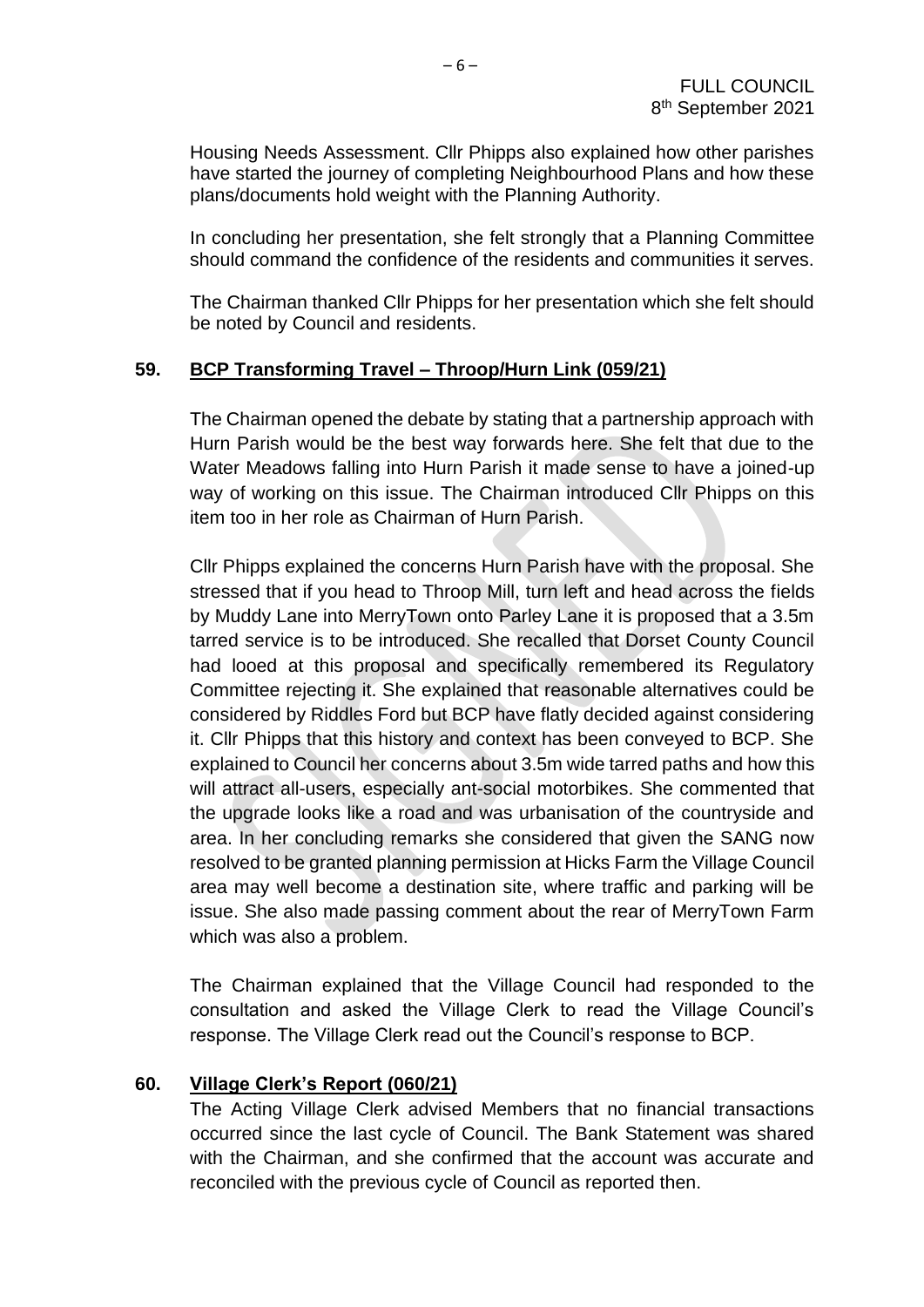The Acting Village Clerk confirmed that the Council had received a cheque on the evening of the meeting from the now closed Parish Meeting account in the sum of £3,383 which needs to be paid into the Village Council account. The cheque was placed into the custody of the Chairman and at this stage the Clerk handed back to the Chairman the Council's Paying-In Book and Cheque Book due to his departure.

#### **61. Stour Valley Park Partnership and Strategy (061/21)**

The Chairman introduced the item by referring to the BCP Council Cabinet decision of 14th April 2021 and circulated to Members a printout of that decision which appears on BCP Council's website.

Cllr J-A Houldey highlighted to Members that there were areas of the Village Council's jurisdiction which had not been highlighted.

The Chairman explained that she had been pressing hard for proper consultation on this matter and that she was working still on seeking further input from BCP here. She noted that BCP were working on a Landscape Strategy which was due to be placed back before cabinet for about this time (Autumn 2021). The issue needed further work and she explained to Council that this was on the agenda for noting and information at this stage.

#### **62. Resolution to exempt members of the press and public (062/21)**

The Chairman read the following out:

*"To consider passing a resolution to exclude the press and public pursuant to the Public Bodies (Admissions to Meetings) Act 1960 due to the following matters relating to the personal information of living individuals and pending legal negotiations and emerging policy"*

It was proposed By Cllr Waters that Members of Council pass the resolution as per the agenda.

This was seconded by the Chairman.

Voting Unanimous.

**RESOLVED: Council excludes the press and public pursuant to the Public Bodies (Admissions to Meetings) Act 1960 due to the following matters relating to the personal information of living individuals and pending legal negotiations and emerging policy.**